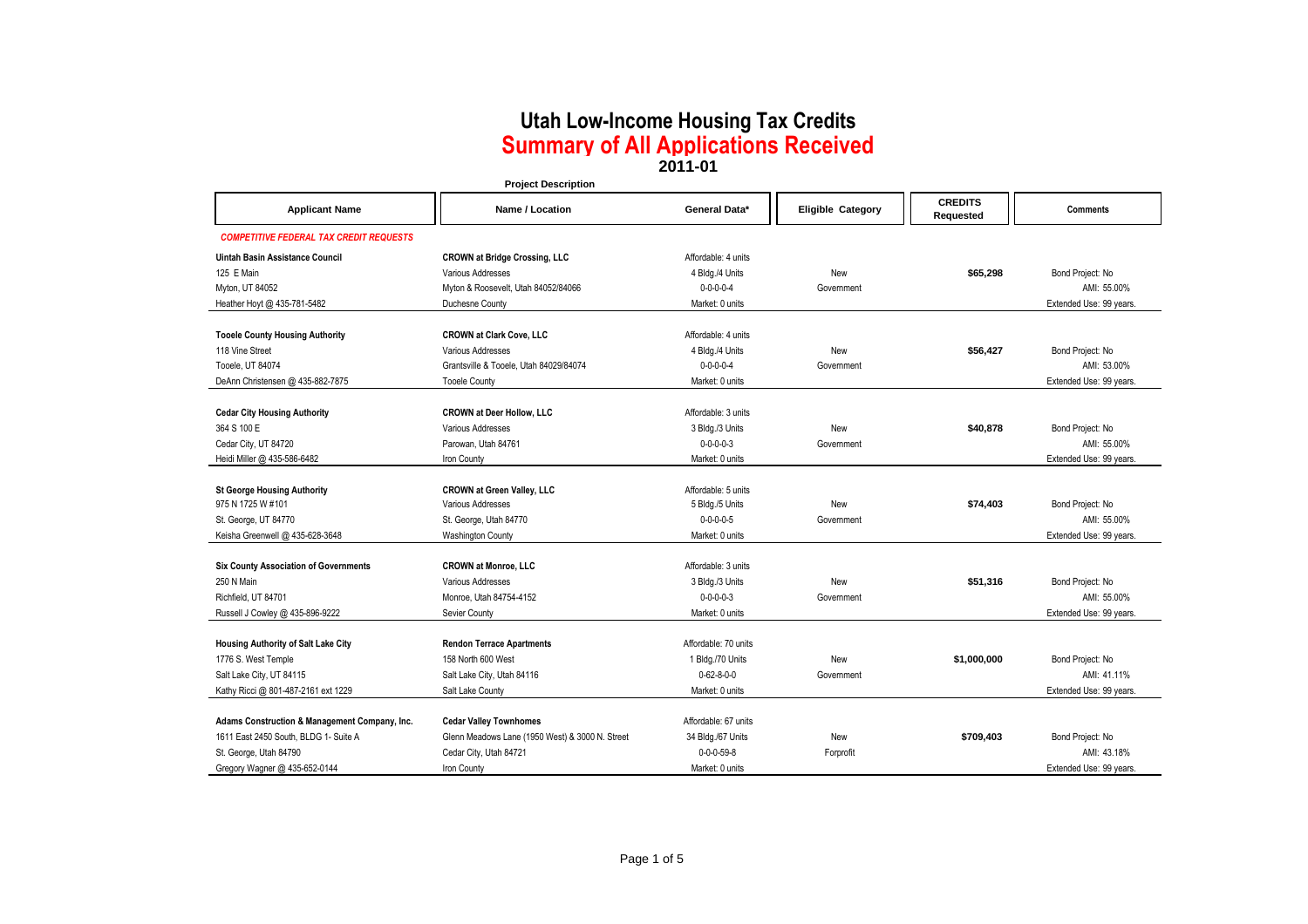|                                                | <b>Project Description</b>                     |                       |                          |                             |                         |
|------------------------------------------------|------------------------------------------------|-----------------------|--------------------------|-----------------------------|-------------------------|
| <b>Applicant Name</b>                          | Name / Location                                | General Data*         | <b>Eligible Category</b> | <b>CREDITS</b><br>Requested | <b>Comments</b>         |
| <b>Garrison Community Development, LLC</b>     | <b>Southport Apartments</b>                    | Affordable: 47 units  |                          |                             |                         |
| 416 E 3rd Street                               | 965 South 200 West                             | 1 Bldg./47 Units      | New                      | \$681.637                   | Bond Project: No        |
| Kansas City, MO 64106                          | Salt Lake City, Utah 84101                     | $0 - 50 - 0 - 0 - 0$  | Forprofit                |                             | AMI: 44.06%             |
| Gary Hassenflu @ 816-474-4857                  | Salt Lake County                               | Market: 3 units       |                          |                             | Extended Use: 99 years. |
|                                                |                                                |                       |                          |                             |                         |
| <b>Volunteers of America National Services</b> | The Payson Community Apartments                | Affordable: 79 units  |                          |                             |                         |
| 1660 Duke Street                               | Various Addresses                              | 8 Bldg./79 Units      | Rehab                    | \$460,336                   | Bond Project: No        |
| Alexandria, Virginia 22314                     | Payson, Utah 84561                             | $0 - 33 - 39 - 7 - 0$ | Nonprofit                |                             | AMI: 44.49%             |
| Paul Kress @ 703-341-5038                      | Utah County                                    | Market: 0 units       |                          |                             | Extended Use: 99 years  |
|                                                |                                                |                       |                          |                             |                         |
| <b>AHP Utah Assets LLC</b>                     | Victoria Woods-Sandy                           | Affordable: 128 units |                          |                             |                         |
| 11775 South State St.                          | 650 East 9000 South                            | 5 Bldg./128 Units     | New                      | \$822,276                   | Bond Project: No        |
| Draper, Ut 84020                               | Sandy, Utah 84070                              | 0-131-11-0-0          | Forprofit                |                             | AMI: 44.14%             |
| Armando Alvarez @ 801-501-7962                 | Salt Lake County                               | Market: 14 units      |                          |                             | Extended Use: 99 years. |
|                                                |                                                |                       |                          |                             |                         |
| Kier Girls, LLC                                | <b>Windsong Apartments</b>                     | Affordable: 60 units  |                          |                             |                         |
| 3710 Quincy Avenue                             | 1460 South State Street & 1575 South 1000 East | 10 Bldg./60 Units     | Rehab                    | \$363.404                   | Bond Project: No        |
| Ogden, UT 84403                                | Clearfield. Utah 84015                         | $0 - 0 - 50 - 10 - 0$ | Forprofit                |                             | AMI: 42.83%             |
| Bonnie Kier-Herrick @ 801-866-1419             | Davis County                                   | Market: 0 units       |                          |                             | Extended Use: 99 years. |
| <b>Color Country Community Housing</b>         | <b>Eagle View Townhomes</b>                    | Affordable: 23 units  |                          |                             |                         |
| 139 North 100 West                             | 815 South 50 East                              | 7 Bldg./23 Units      | New                      | \$407,457                   | Bond Project: No        |
| St. George, Utah 84770                         | Richfield, Utah 84701                          | $0 - 0 - 8 - 12 - 4$  | <b>CHDO</b>              |                             | AMI: 43.96%             |
| Ty Tippets @ 435-673-3131                      | Sevier County                                  | Market: 1 units       |                          |                             | Extended Use: 99 years. |
|                                                |                                                |                       |                          |                             |                         |
| Wasatch Advantage Group, LLC                   | <b>Tuscany Villas Senior Apartments</b>        | Affordable: 76 units  |                          |                             |                         |
| 26440 La Alameda, Ste. 370                     | 7442 S. Bingham Junction Blvd.                 | 1 Bldg./76 Units      | New                      | \$929,726                   | Bond Project: No        |
| Mission Viejo, CA 92691                        | Midvale, Utah 84047                            | 6-52-18-0-0           | Forprofit                |                             | AMI: 43.30%             |
| Tony Hladek @ 949-367-1393                     | Salt Lake County                               | Market: 0 units       |                          |                             | Extended Use: 99 years. |
|                                                |                                                |                       |                          |                             |                         |
| Horizon Develoment and Management, LLC         | The Springs at Logan River IV                  | Affordable: 40 units  |                          |                             |                         |
| 1433 North 1075 West, Suite 104                | Approximately 1125 West 1700 South             | 20 Bldg./40 Units     | New                      | \$739.170                   | Bond Project: No        |
| Farmington, Utah 84025                         | Logan, Utah 84321                              | $0 - 0 - 0 - 40 - 0$  | Nonprofit                |                             | AMI: 42.63%             |
| Kirt Peterson @ 801-683-7386                   | Cache County                                   | Market: 0 units       |                          |                             | Extended Use: 99 years. |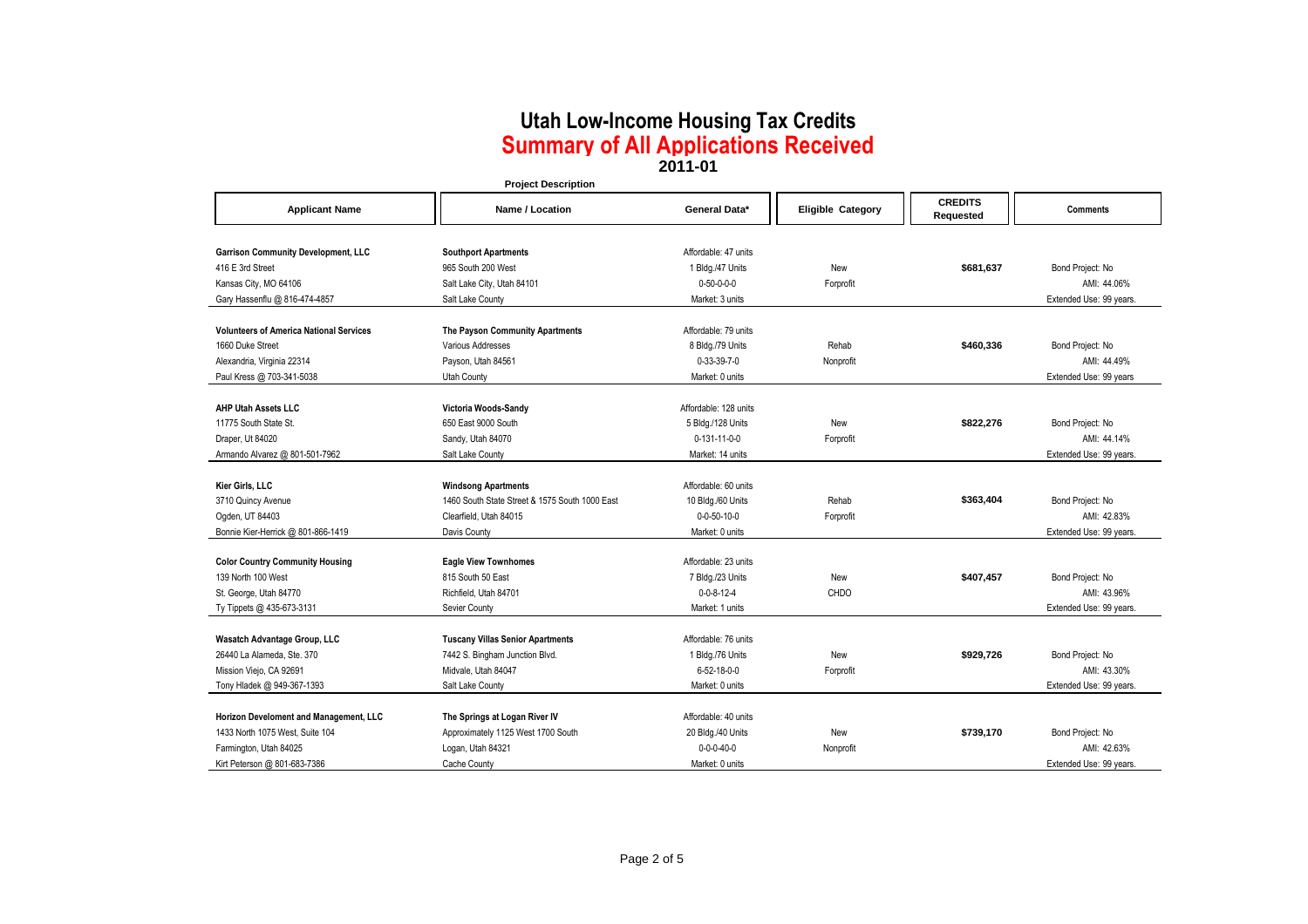|                                                                          | <b>Project Description</b>                                      |                       |                          |                             |                         |
|--------------------------------------------------------------------------|-----------------------------------------------------------------|-----------------------|--------------------------|-----------------------------|-------------------------|
| <b>Applicant Name</b>                                                    | Name / Location                                                 | General Data*         | <b>Eligible Category</b> | <b>CREDITS</b><br>Requested | <b>Comments</b>         |
|                                                                          |                                                                 |                       |                          |                             |                         |
| Cottonwood Grove II, LLC/Horizon Development and Mar Cottonwood Grove II |                                                                 | Affordable: 56 units  |                          |                             |                         |
| 1433 North 1075 West, Suite 104                                          | Approximately 550 South 800 West                                | 28 Bldg./56 Units     | New                      | \$1,000,000                 | Bond Project: No        |
| Farmington, Utah 84025                                                   | Brigham City, Utah 84302                                        | $0 - 0 - 0 - 44 - 12$ | Nonprofit                |                             | AMI: 43.13%             |
| Kirt Peterson @ 801-683-7386                                             | <b>Box Elder County</b>                                         | Market: 0 units       |                          |                             | Extended Use: 99 years. |
|                                                                          |                                                                 |                       |                          |                             |                         |
| Housing Authority of Southeastern Utah                                   | <b>Cinema Court Apartments</b>                                  | Affordable: 60 units  |                          |                             |                         |
| 321 East Center Street                                                   | 1036 Millcreek Drive                                            | 9 Bldg./60 Units      | New                      | \$847,565                   | Bond Project: No        |
| Moab. Utah 84532                                                         | Moab. Utah 84532                                                | $0-15-30-15-0$        | Government               |                             | AMI: 43.08%             |
| Fremont Woodward @ 435-259-5891                                          | <b>Grand County</b>                                             | Market: 0 units       |                          |                             | Extended Use: 99 years. |
| <b>Color Country Community Housing, Inc.</b>                             | <b>Grayson Apartments</b>                                       | Affordable: 30 units  |                          |                             |                         |
| 139 North 100 West                                                       | 550 West 500 South                                              | 9 Bldg./30 Units      | New                      | \$562.375                   | Bond Project: No        |
| St. George, Utah 84770                                                   | Blanding, Utah 84511                                            | $0 - 4 - 18 - 8 - 0$  | CHDO                     |                             | AMI: 43.67%             |
| Ty Tippets @ 435-673-3131                                                | San Juan County                                                 | Market: 0 units       |                          |                             | Extended Use: 99 years. |
|                                                                          |                                                                 |                       |                          |                             |                         |
| Housing Opportunities, Inc.                                              | <b>Millcreek Family Apartments II</b>                           | Affordable: 74 units  |                          |                             |                         |
| 3595 South Main Street                                                   | 3960 South Main Street                                          | 2 Bldg./74 Units      | New                      | \$1,000,000                 | Bond Project: No        |
| Salt Lake City, UT 84115                                                 | Salt Lake City, Utah 84107                                      | $0-10-43-21-0$        | Government               |                             | AMI: 43.26%             |
| Andre Bartlome @ 801-284-4440                                            | Salt Lake County                                                | Market: 0 units       |                          |                             | Extended Use: 99 years. |
|                                                                          |                                                                 | Affordable: 47 units  |                          |                             |                         |
| Western Region Nonprofit Housing Corporation                             | <b>Woodlands Senior Apartments</b><br>200 East 900 South Street |                       |                          |                             |                         |
| 223 West 700 South, Suite D                                              |                                                                 | 1 Bldg./47 Units      | New                      | \$653,961                   | Bond Project: No        |
| Salt Lake City, Utah 84101                                               | Brigham City, Utah 84302                                        | $0 - 32 - 15 - 0 - 0$ | CHDO                     |                             | AMI: 43.77%             |
| Marion Willey @ 801-531-9200                                             | Box Elder County                                                | Market: 0 units       |                          |                             | Extended Use: 99 years. |
| Parley's Partners LLC                                                    | <b>Birkhill Apartments Phase I</b>                              | Affordable: 96 units  |                          |                             |                         |
| 2725 South Parley's Way #120                                             | 4221 South Main Street                                          | 2 Bldg./96 Units      | New                      | \$1,000,000                 | Bond Project: No        |
| Salt Lake City, UT 84109                                                 | Salt Lake City, Utah 84107                                      | 0-97-25-15-0          | Forprofit                |                             | AMI: 43.70%             |
| David Bevan @ 801-870-2406                                               | Salt Lake County                                                | Market: 41 units      |                          |                             | Extended Use: 99 years. |
|                                                                          |                                                                 |                       |                          |                             |                         |
| Cowboy Partners, LC                                                      | <b>Liberty Crossing</b>                                         | Affordable: 44 units  |                          |                             |                         |
| 6440 S. Wasatch Blvd., Suite 100                                         | 1000 South 300 West (approximate)                               | 1 Bldg./44 Units      | New                      | \$581,300                   | Bond Project: No        |
| Salt Lake City, Utah 84121                                               | Heber, Utah 84032                                               | $0 - 44 - 0 - 0 - 0$  | Forprofit                |                             | AMI: 42.70%             |
| Mark R. Cornelius @ 801-424-4415                                         | <b>Wasatch County</b>                                           | Market: 0 units       |                          |                             | Extended Use: 99 years. |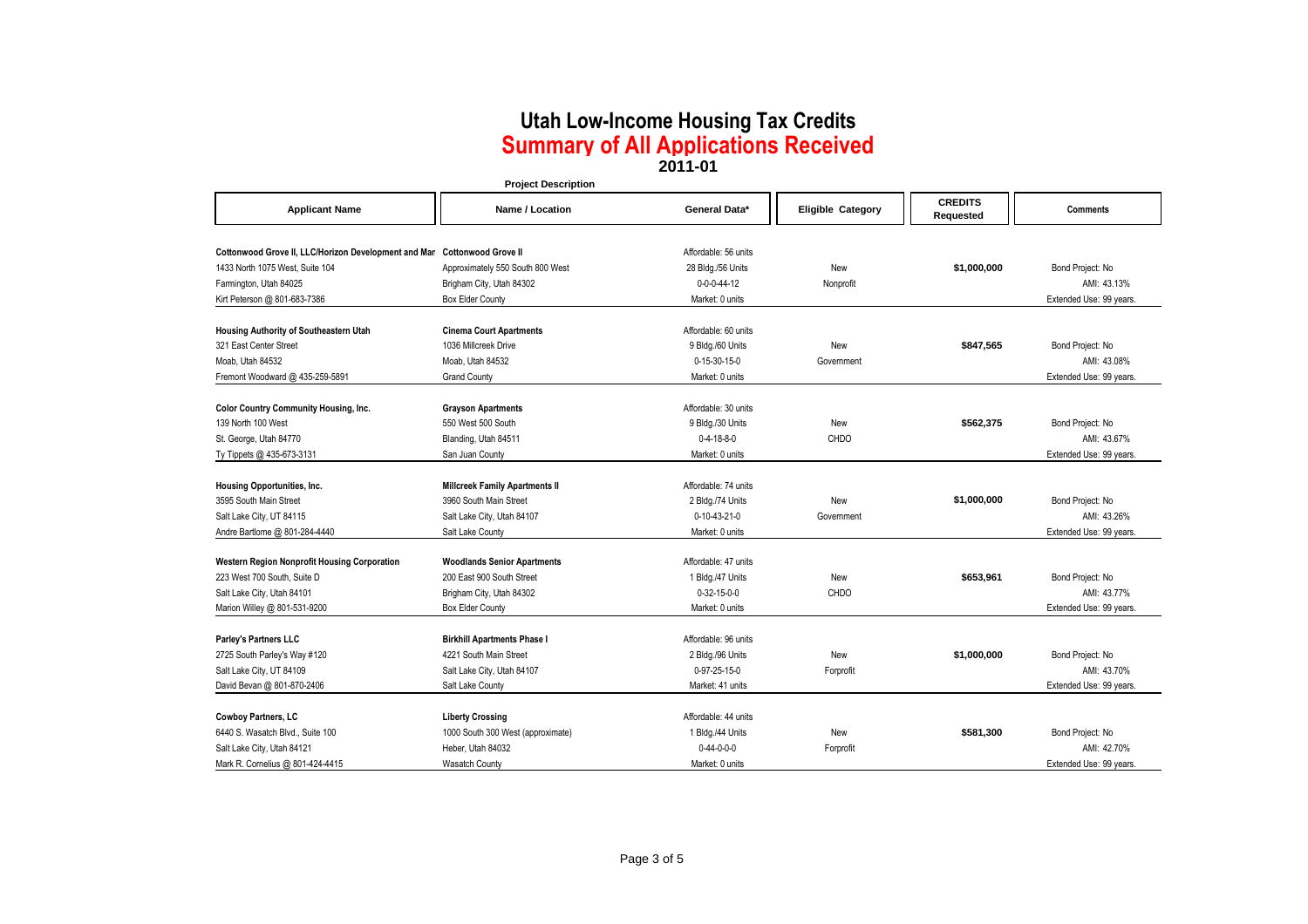|                                             | <b>Project Description</b>                   |                                                 |                          |                             |                         |
|---------------------------------------------|----------------------------------------------|-------------------------------------------------|--------------------------|-----------------------------|-------------------------|
| <b>Applicant Name</b>                       | Name / Location                              | General Data*                                   | <b>Eligible Category</b> | <b>CREDITS</b><br>Requested | <b>Comments</b>         |
|                                             |                                              |                                                 |                          |                             |                         |
| <b>Housing Authority of Utah County</b>     | Springville Seniors/HAUC (not official name) | Affordable: 31 units                            |                          |                             |                         |
| 240 East Center Street                      | 451 South Main Street                        | 1 Bldg./31 Units                                | New                      | \$349,950                   | Bond Project: No        |
| Provo, Utah 84606-3165                      | Springville, Utah 84663                      | $0 - 31 - 0 - 0 - 0$                            | Government               |                             | AMI: 43.35%             |
| Gene Carley @ 801-373-8333 ext 108          | Utah County                                  | Market: 0 units                                 |                          |                             | Extended Use: 99 years. |
|                                             |                                              |                                                 |                          |                             |                         |
| G, G & D Woodruff, LLC                      | <b>Woodruff Apartments</b>                   | Affordable: 45 units                            |                          |                             |                         |
| 437 N. Center Street                        | 235 South 200 East                           | 1 Bldg./45 Units                                | Rehab                    | \$462.864                   | Bond Project: No        |
| Salt Lake City, UT 84103                    | Salt Lake City, Utah 84111                   | 15-18-15-0-0                                    | Forprofit                |                             | AMI: 42.89%             |
| Gary Nordhoff @ 801-860-2426                | Salt Lake County                             | Market: 3 units                                 |                          |                             | Extended Use: 99 years. |
| AHS Utah, LLC (FKA Alliance Capital)        | Belmont Station (name to be determined)      | Affordable: 39 units                            |                          |                             |                         |
| 47 West 300 South                           | 10000 South Sego Lily Drive                  | 0 Bldg./39 Units                                | New                      | \$725,388                   | Bond Project: No        |
| Logan, Utah 84321                           | Sandy, Utah 84070                            | $0 - 0 - 0 - 0 - 0$                             | Forprofit                |                             | AMI: 40.64%             |
| Eric Lofthouse @ 435-770-8838               | Salt Lake County                             | Market: 0 units                                 |                          |                             | Extended Use: 99 years. |
|                                             |                                              |                                                 |                          |                             |                         |
| CDI-Utah, Inc. & Community Development Inc. | Mt. Catherine Vineyards                      | Affordable: 24 units                            |                          |                             |                         |
| 4110 Eaton Avenue, Suite A                  | 1050 W. 530 South                            | 0 Bldg./24 Units                                | New                      | \$500,306                   | Bond Project: No        |
| Caldwell, Idaho 83607                       | Richfield, Utah 84701                        | $0 - 0 - 0 - 0 - 0$                             | CHDO                     |                             | AMI: 44.08%             |
| Bill Truax @ 208-459-8522                   | Sevier County                                | Market: 0 units                                 |                          |                             | Extended Use: 99 years. |
|                                             |                                              | <b>Total Competitive Tax Credits Requested:</b> | \$14,085,440             |                             |                         |
| <b>STATE OF UTAH TAX CREDIT REQUESTS</b>    |                                              |                                                 |                          |                             |                         |
| Uintah Basin Assistance Council             | <b>CROWN at Bridge Crossing, LLC</b>         | Affordable: 4 units                             |                          |                             |                         |
| 125 E Main                                  | Various Addresses                            | 4 Bldg./4 Units                                 | New                      | \$7,140                     | Bond Project: No        |
| Myton, UT 84052                             | Myton & Roosevelt, Utah 84052/84066          | $0 - 0 - 0 - 0 - 4$                             | Government               |                             | AMI: 55.00%             |
| Heather Hoyt @ 435-781-5482                 | Duchesne County                              | Market: 0 units                                 |                          |                             | Extended Use: 99 years. |
|                                             |                                              |                                                 |                          |                             |                         |
| <b>Tooele County Housing Authority</b>      | <b>CROWN at Clark Cove, LLC</b>              | Affordable: 4 units                             |                          |                             |                         |
| 118 Vine Street                             | Various Addresses                            | 4 Bldg./4 Units                                 | New                      | \$7,240                     | Bond Project: No        |
| Tooele, UT 84074                            | Grantsville & Tooele, Utah 84029/84074       | $0 - 0 - 0 - 0 - 4$                             | Government               |                             | AMI: 53.00%             |
| DeAnn Christensen @ 435-882-7875            | <b>Tooele County</b>                         | Market: 0 units                                 |                          |                             | Extended Use: 99 years. |
|                                             |                                              |                                                 |                          |                             |                         |
| <b>Cedar City Housing Authority</b>         | <b>CROWN at Deer Hollow, LLC</b>             | Affordable: 3 units                             |                          |                             |                         |
| 364 S 100 E                                 | Various Addresses                            | 3 Bldg./3 Units                                 | New                      | \$5,680                     | Bond Project: No        |
| Cedar City, UT 84720                        | Parowan, Utah 84761                          | $0 - 0 - 0 - 3$                                 | Government               |                             | AMI: 55.00%             |
| Heidi Miller @ 435-586-6482                 | Iron County                                  | Market: 0 units                                 |                          |                             | Extended Use: 99 years. |